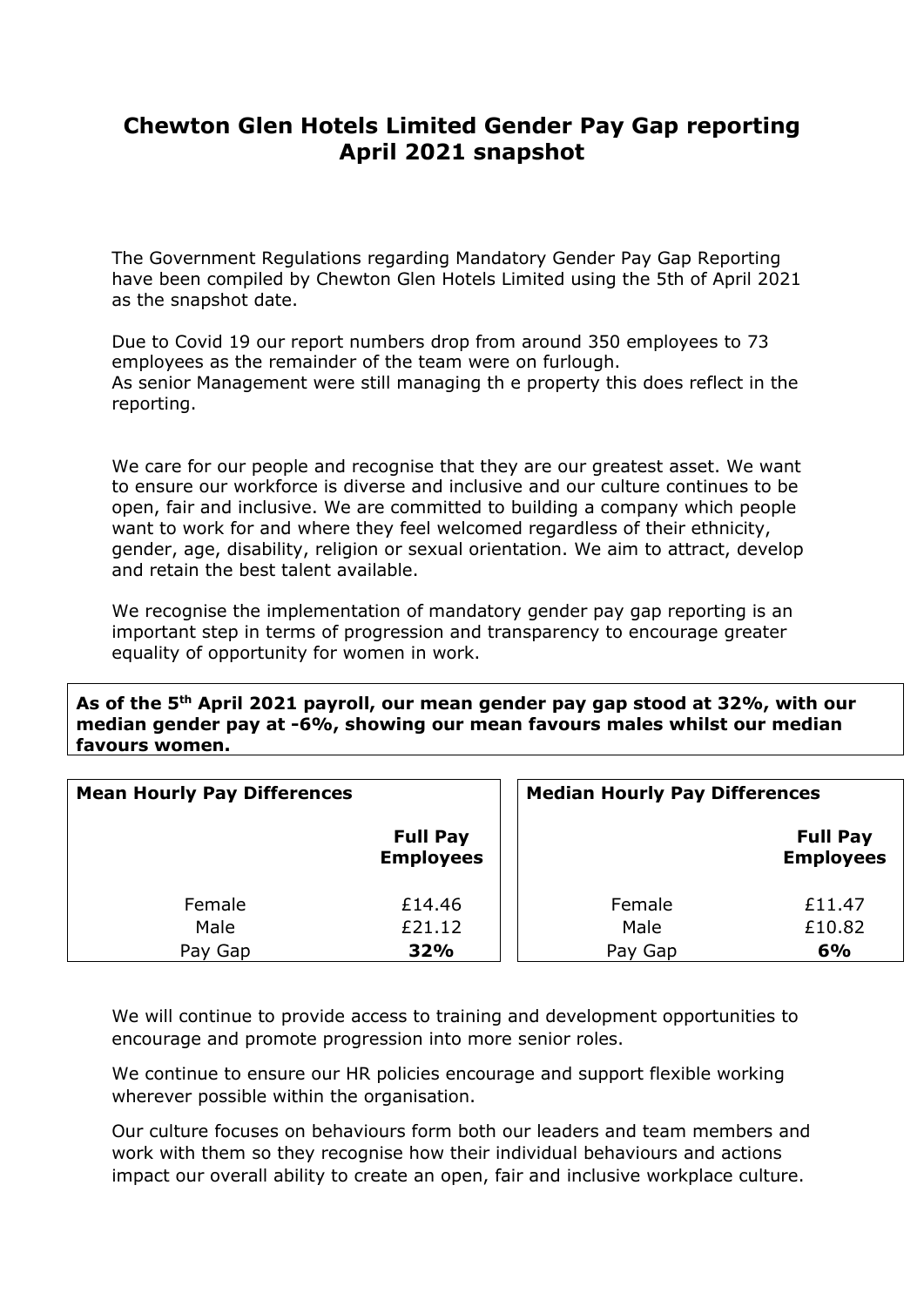**Our mean bonus gap currently stands at 15% favouring females, with our median bonus gap favouring females at 255%. We have a similar proportion of male and female employees receiving a bonus**

| <b>Mean Bonus Differences</b> |                   |            |  |  |
|-------------------------------|-------------------|------------|--|--|
|                               | <b>Mean Bonus</b> | # of BONUS |  |  |
| Female                        | 40,089.00         | 8          |  |  |
| Male                          | 82,961.00         | 11         |  |  |
| Gap<br>Pay                    | 33.6%             |            |  |  |

| <b>Median Bonus Differences</b> |                     |            |  |  |
|---------------------------------|---------------------|------------|--|--|
|                                 | <b>Median Bonus</b> | # of BONUS |  |  |
| Female                          | 5,688.00            | 8          |  |  |
| Male                            | 3,092.00            | 11         |  |  |
| Pay<br>Gap                      | 45.6%               |            |  |  |

As an equal opportunities' employer, all our Heads of Departments irrespective of their position, age, gender or ethnicity, are eligible for bonus should the criteria be met.

| <b>Gender Distribution by Pay Quartiles</b> |     |     |                |     |  |  |
|---------------------------------------------|-----|-----|----------------|-----|--|--|
|                                             | Q1  | 02  | Q <sub>3</sub> | Q4  |  |  |
| Female                                      | 44% | 63% | 50%            | 61% |  |  |
| Male                                        | 56% | 37% | 50%            | 39% |  |  |